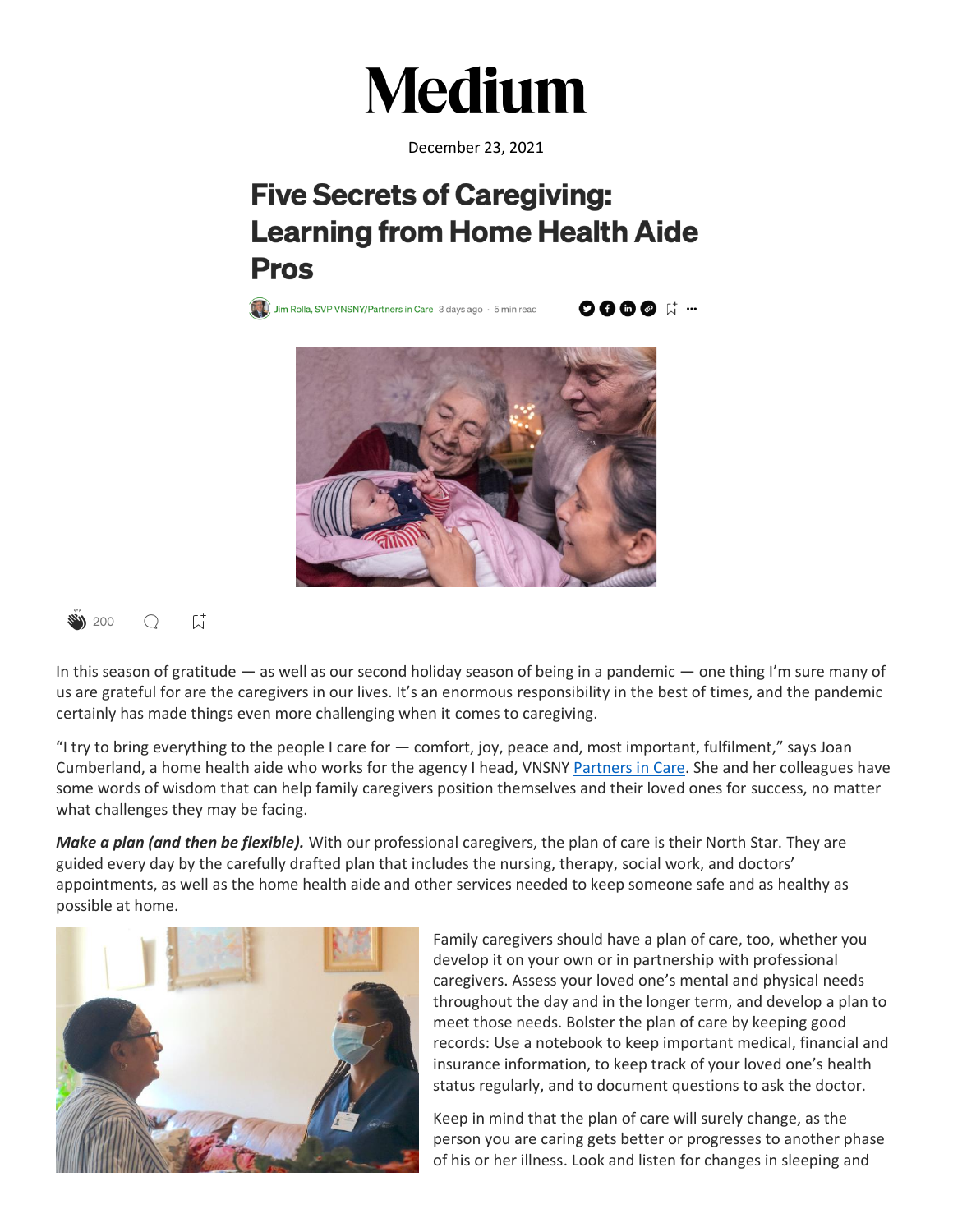eating patterns, physical strength and emotional wellbeing, as well as symptoms associated with the progression of illness.

*Be patient.* When asked her secret to caregiving and what she's learned most from her patients, home health aide Sherry Bobb is unequivocal: "Patience. Patience. You must have patience." When people are ill or frail, everything waking up, eating meals, getting around — may take longer. Avoid putting yourself in a position of being rushed; build in extra time to get places where timeliness matters, like a doctor's visit or going to church. Patience also includes recalibrating what success looks like. Let yourself take pride in making your loved one smile or getting a good meal on the table.

*Listen closely.* Hand in hand with patience comes active listening, which means going beyond trite questions and answers. Ask open-ended questions, then give your loved one the space to talk — and listen to what they say. Even when a question is not answered directly, the conversation can tell you a lot about what someone needs and may give clues to how you can help. Playing back what they've said to you and posing gentle follow-up questions can help you find out what might be going unsaid.

For example, perhaps your loved one is not taking their medication properly. Rather than getting angry or insisting they take it, engage first in active listening to find out what's behind their actions. Maybe it's because they forget to take it or are confused. If that's the case, a pill box and medication reminders can help tremendously. Maybe the medication upsets their stomach, and they should take the pill with food or seek an easier-to-digest option from their doctor. Or maybe they don't understand what it's for, and a conversation with a clinician can help them appreciate the medicine's importance to their health.



*Get educated.* Home health aide Joan Cumberland always dreamed of being a teacher — an aspiration she now fulfills each day as a home health aide. "I teach people to take care of themselves, so I'm actually living my dream," says Joan. As a family caregiver, learn what you can about the medical condition or conditions at hand. You are an important part of the care team.

By knowing what your loved one is going through and what to expect, you can put coping strategies in place. When you learn that people with dementia often experience "[sundowning](https://www.alz.org/help-support/caregiving/stages-behaviors/sleep-issues-sundowning?gclid=CjwKCAiAh_GNBhAHEiwAjOh3ZC06gXRNTsMvgeL8N7ZPB-j0uwpwVlXJ-ZhfY4wGee-xn8T1Q6zxJxoClDcQAvD_BwE)," an increase in anxiety and disorientation beginning around dusk, you can focus on scheduling activities such as doctor's

appointments earlier in the day and come up with soothing activities to calm restlessness. If you know that diabetes might affect your father's eyesight down the road and he is an avid reader, suggest books on tape or podcasts from his daily newspaper.

*Seek partners.* When it comes to caregivers seeking and receiving help, I firmly believe in the 3 A's:

- · Ask for help
- · Accept help
- · Appreciate help

This is such a central part of caregiving that the company where I work, VNSNY Partners in Care, built it right into the name. Partners to help you care for your loved one may include a professional home care team or connections with community resources such as senior centers, services for the blind or Meals on Wheels. Partners may also include people or a place providing [respite care,](https://www.vnsny.org/article/respite-care-need/) which provides you a short-term break from the 24/7 challenges of caregiving.

It takes a village to help someone grow old stay safe and healthy at home, so don't be afraid to delegate. Maybe your adult children visit your elderly mother now and then, to give you a break. What if they came more regularly — say, every Sunday night for takeout, so you can go to dinner with a friend? When others are in charge, make sure they know the game plan — and then *trust* them.